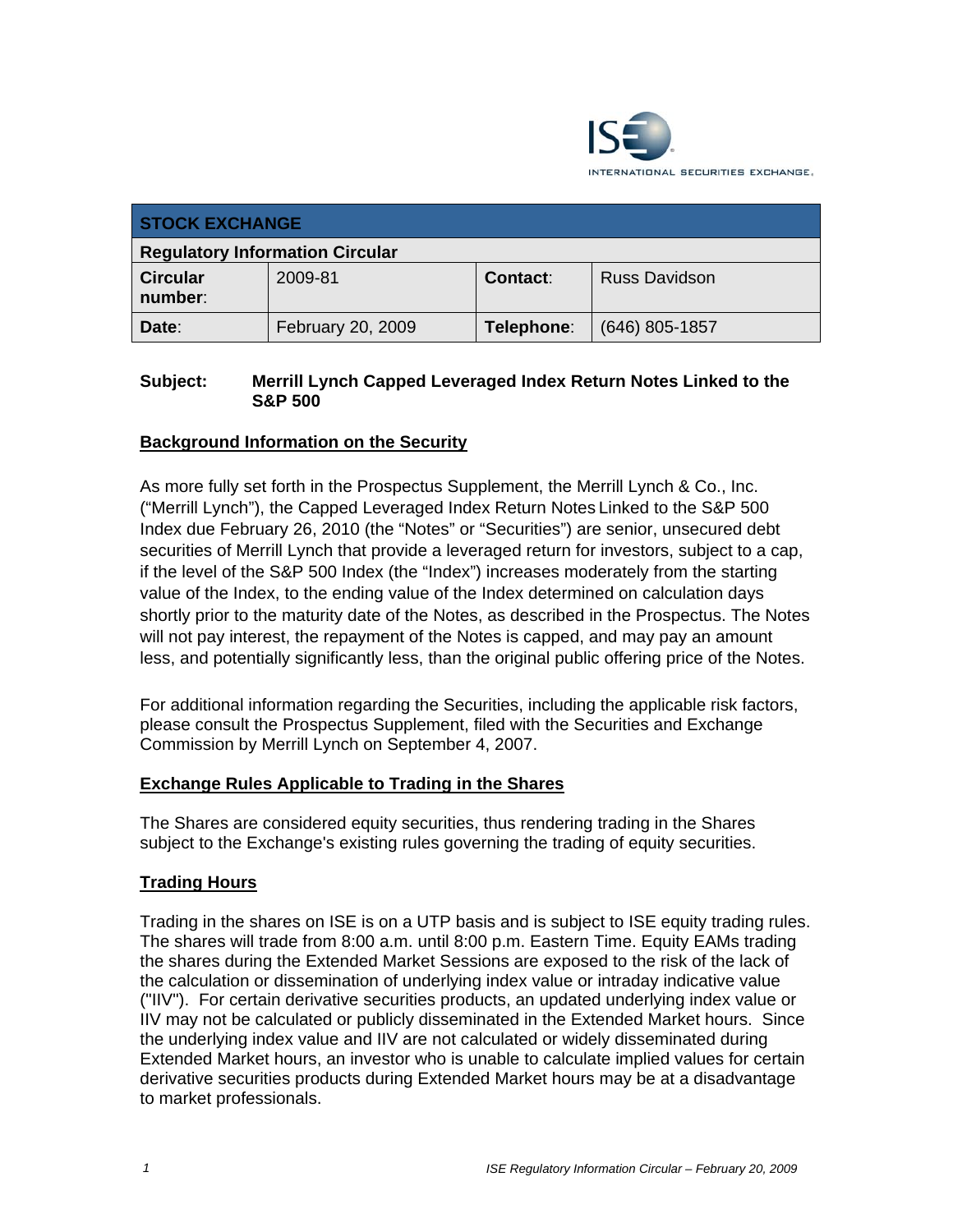#### **Trading Halts**

ISE will halt trading in the Shares of a Trust in accordance with ISE Rule 2101(a)(2)(iii). The grounds for a halt under this Rule include a halt by the primary market because it stops trading the Shares and/or a halt because dissemination of the IIV or applicable currency spot price has ceased, or a halt for other regulatory reasons. In addition, ISE will stop trading the Shares of a Trust if the primary market de-lists the Shares.

#### **Delivery of a Prospectus**

Pursuant to federal securities laws, investors purchasing Shares must receive a prospectus prior to or concurrently with the confirmation of a transaction. Investors purchasing Shares directly from the Fund (by delivery of the Deposit Amount) must also receive a prospectus.

Prospectuses may be obtained through the Distributor or on the Fund's website. The Prospectus does not contain all of the information set forth in the registration statement (including the exhibits to the registration statement), parts of which have been omitted in accordance with the rules and regulations of the SEC. For further information about the Fund, please refer to the Trust's registration statement.

**This Regulatory Information Circular is not a statutory Prospectus. Equity EAMs should consult the Trust's Registration Statement, SAI, Prospectus and the Fund's website for relevant information.**